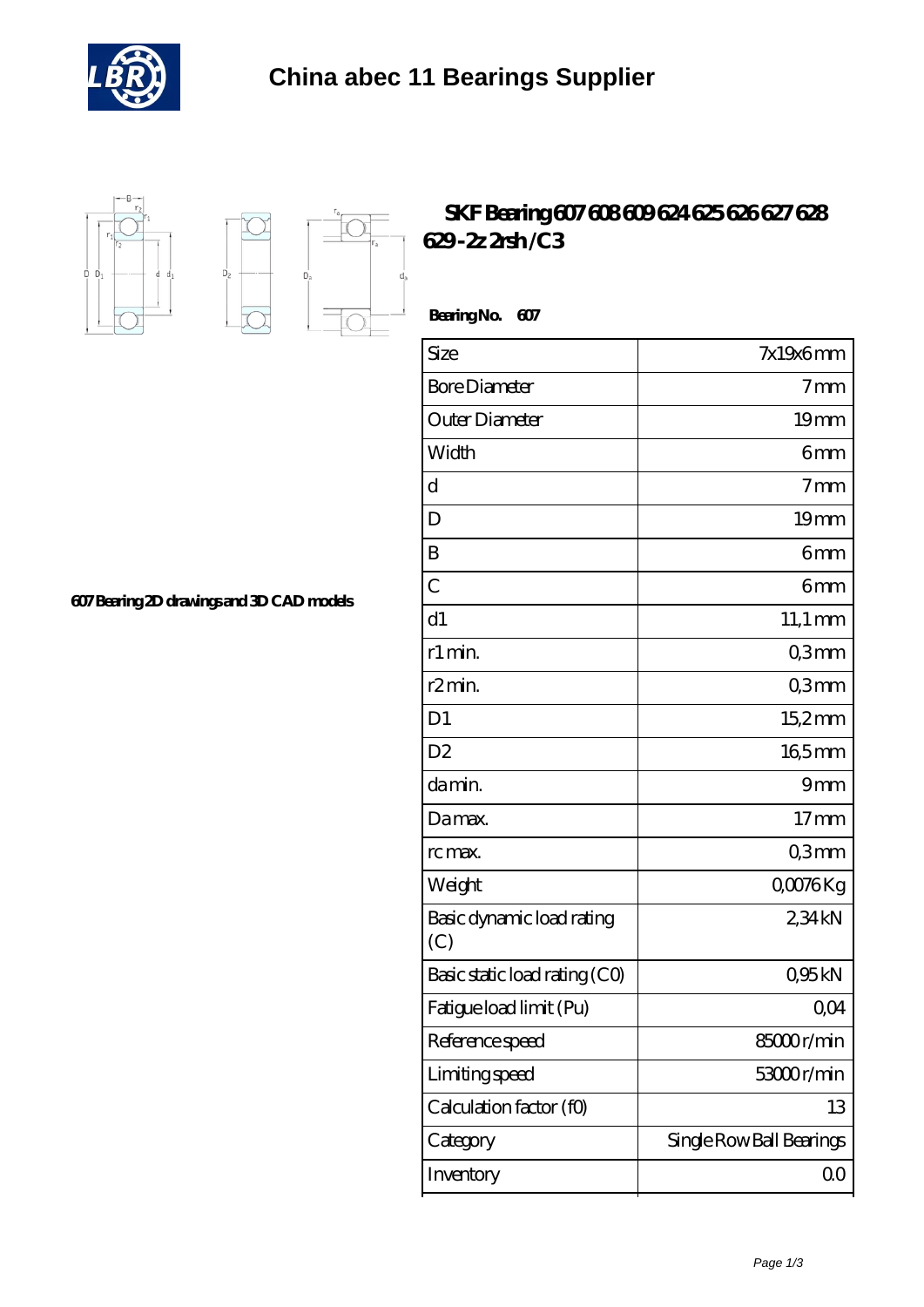

**[China abec 11 Bearings Supplier](https://m.buysomaonlinemed.com)**

| Manufacturer Name                  | <b>SKF</b>                                                                                                                                                                   |
|------------------------------------|------------------------------------------------------------------------------------------------------------------------------------------------------------------------------|
| Minimum Buy Quantity               | N/A                                                                                                                                                                          |
| Weight / Kilogram                  | 0 <sub>01</sub>                                                                                                                                                              |
| Product Group                      | <b>BOO308</b>                                                                                                                                                                |
| Enclosure                          | Open                                                                                                                                                                         |
| Precision Class                    | ABEC 1   ISO PO                                                                                                                                                              |
| Maximum Capacity / Filling<br>Slot | No                                                                                                                                                                           |
| Rolling Element                    | <b>Ball Bearing</b>                                                                                                                                                          |
| Snap Ring                          | No                                                                                                                                                                           |
| <b>Internal Special Features</b>   | No                                                                                                                                                                           |
| Cage Material                      | Steel                                                                                                                                                                        |
| Internal Clearance                 | CO-Medium                                                                                                                                                                    |
| Inch - Metric                      | Metric                                                                                                                                                                       |
| Long Description                   | 7MM Bore; 19MM Outside<br>Diameter; 6MM Outer Race<br>Diameter; Open; Ball<br>Bearing, ABEC 1   ISO PO,<br>No Filling Slot; No Snap<br>Ring, No Internal Special<br>Features |
| Category                           | Single Row Ball Bearing                                                                                                                                                      |
| <b>UNSPSC</b>                      | 31171504                                                                                                                                                                     |
| Harmonized Tariff Code             | 8482.105068                                                                                                                                                                  |
| Noun                               | Bearing                                                                                                                                                                      |
| Keyword String                     | Ball                                                                                                                                                                         |
| Manufacturer URL                   | http://www.skf.com                                                                                                                                                           |
| Manufacturer Item Number           | 607                                                                                                                                                                          |
| Weight/LBS                         | 002                                                                                                                                                                          |
| Outside Diameter                   | 0.748Inch   19 Millimeter                                                                                                                                                    |
| Outer Race Width                   | 0.236Inch   6Millimeter                                                                                                                                                      |
|                                    |                                                                                                                                                                              |
| Bore                               | 0.276Inch   7 Millimeter                                                                                                                                                     |
| bore diameter:                     | $7 \text{mm}$                                                                                                                                                                |